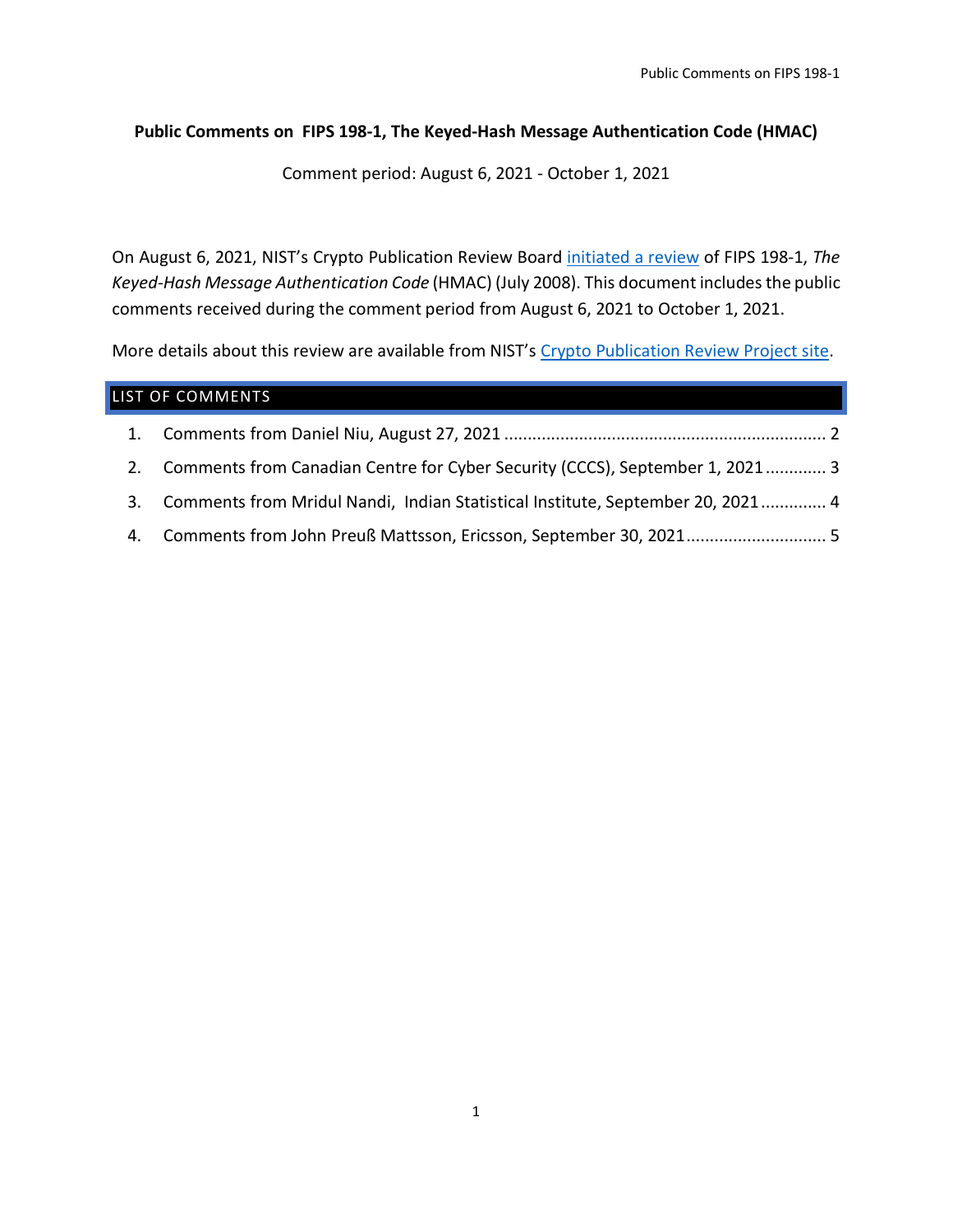#### <span id="page-1-0"></span>**1. Comments from Daniel Niu, August 27, 2021**

HMAC was one that stands out in its kind in that it allowed keys of arbitrary length key to be used in computation of MAC Tag.

While being capable of specifying a key of arbitrary length is a nice feature in some way, it creates implementation burden when trying to unify the programming interface of a PRF. For example, with CMAC, the key is fixed length; for non-NIST-approved systems using keyed BLAKE2 (successor of one of the SHA-3 finalist), there is a length limit on the key.

Additionally, an erratum had been reported for RFC-2104 which FIPS-198 is based on, making a new requirement that keys whose length is bigger than the block size of the hash function be not used. The URL of the erratum is<https://www.rfc-editor.org/errata/eid4809>

I suggest NIST import the RFC erratum, specifying that too-large keys should not be used, and possibly consider a similar key-length limit for KMAC as well.

Regards,

DannyNiu/NJF.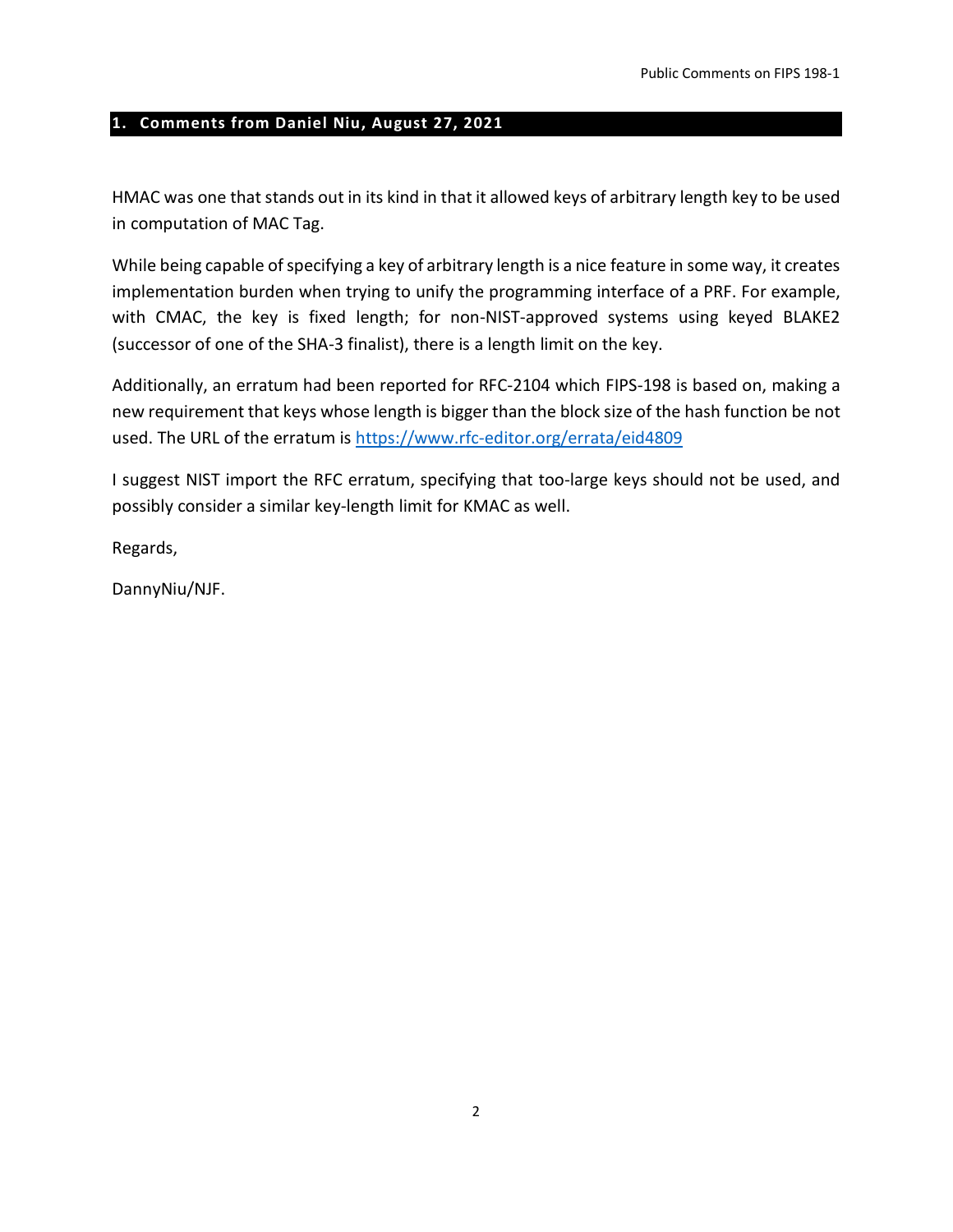### <span id="page-2-0"></span>**2. Comments from Canadian Centre for Cyber Security (CCCS), September 1, 2021**

As FIPS 140-2 will be retired as of September 21, 2021. Reference to it should be replaced by references to FIPS 140-3.

Comments on SP 800-107r1:

A number of other revisions should be included in the document:

- FIPS 186-3 was updated to FIPS 186-4 (with revision 5 in draft form, potentially coming out soon)
- SP 800-56A was updated to Revision 3
- SP 800-56B was updated to Revision 2
- SP 800-56C was updated to Revision 2
- SP 800-57 Part 1 was updated to Revision 5
- SP 800-90A was updated to Revision 1
- SP 800-131A was updated to Revision 2
- SP 800-133 was updated to Revision 2
- SP 800-135 was updated to Revision 1

In Section 4.1, page 7, discussion on security properties and usage of SHA-1, updated and complete reference [1] could be used to point out that the security proof for HMAC does not rely on collision resistance of the underlying PRF.

Footnote 4 on page 14 discusses exclusion of impractical collision attacks from this document. Researchers since found existing generic attacks similarly impractical [2, 3] and this information can be included in a similar footnote.

## References:

[1] Bellare, M. New Proofs for NMAC and HMAC: Security without Collision Resistance. J Cryptol 28, 844–878 (2015). https://doi.org/10.1007/s00145-014-9185-x

[2] Peyrin T., Sasaki Y., Wang L. (2012) Generic Related-Key Attacks for HMAC. In: Wang X., Sako K. (eds) Advances in Cryptology – ASIACRYPT 2012. ASIACRYPT 2012. Lecture Notes in Computer Science, vol 7658. Springer, Berlin, Heidelberg. https://doi.org/10.1007/978-3-642-34961-4\_35

[3] Guo J., Peyrin T., Sasaki Y., Wang L. (2014) Updates on Generic Attacks against HMAC and NMAC. In: Garay J.A., Gennaro R. (eds) Advances in Cryptology – CRYPTO 2014. CRYPTO 2014. Lecture Notes in Computer Science, vol 8616. Springer, Berlin, Heidelberg. https://doi.org/10.1007/978-3-662-44371-2\_8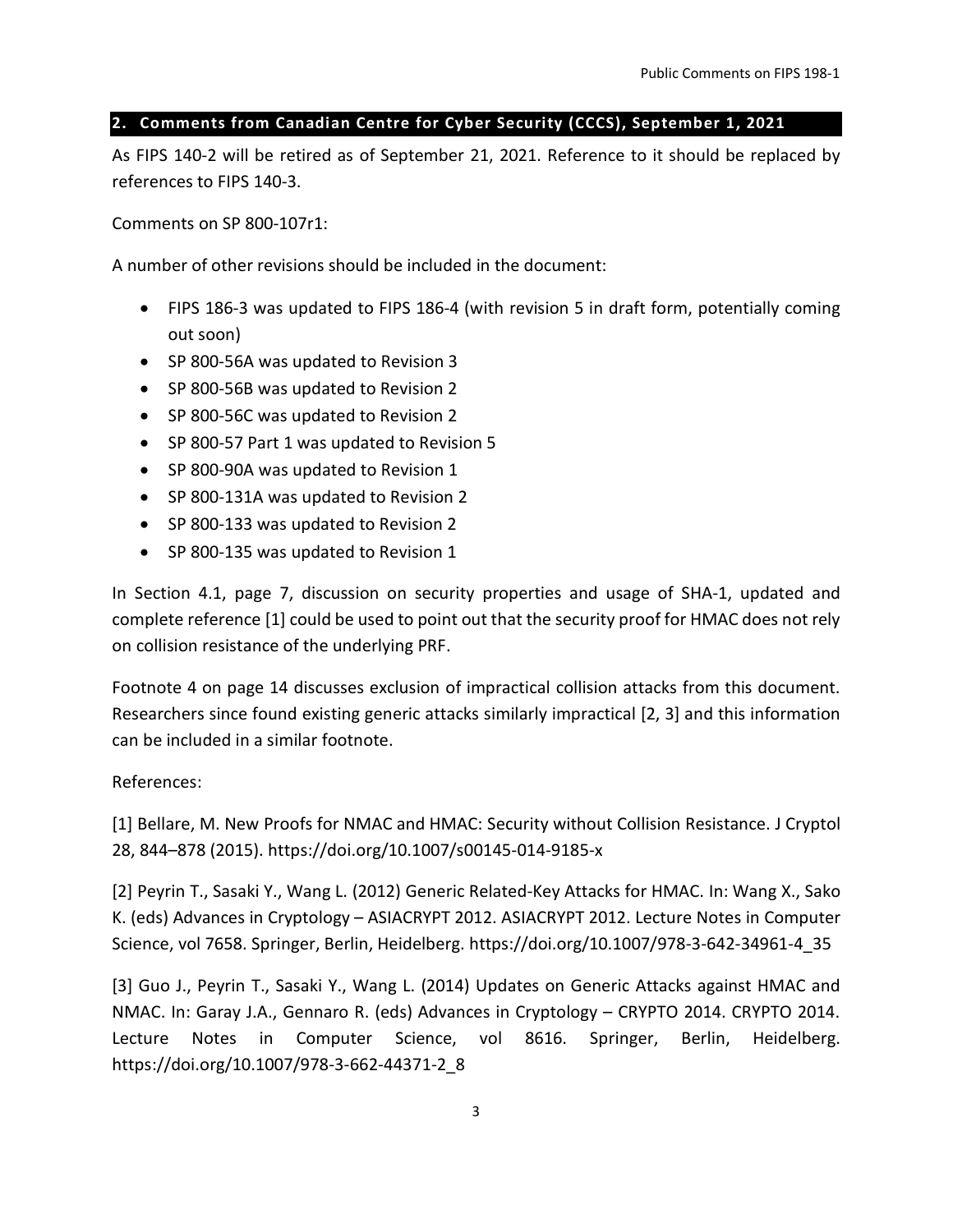## <span id="page-3-0"></span>**3. Comments from Mridul Nandi, Indian Statistical Institute, September 20, 2021**

Hi,

I have recently found that the constants ipad and opad in HMAC are redundant. The detailed analysis can be found in <https://eprint.iacr.org/2021/097>

Moreover, I have shown that the security of HMAC (and NMAC) remains good even if the underlying compression function becomes weak up to a certain level.

Thanks and regards,

Mridul Nandi

Professor, Applied Statistics Unit

Indian Statistical Institute, Kolkata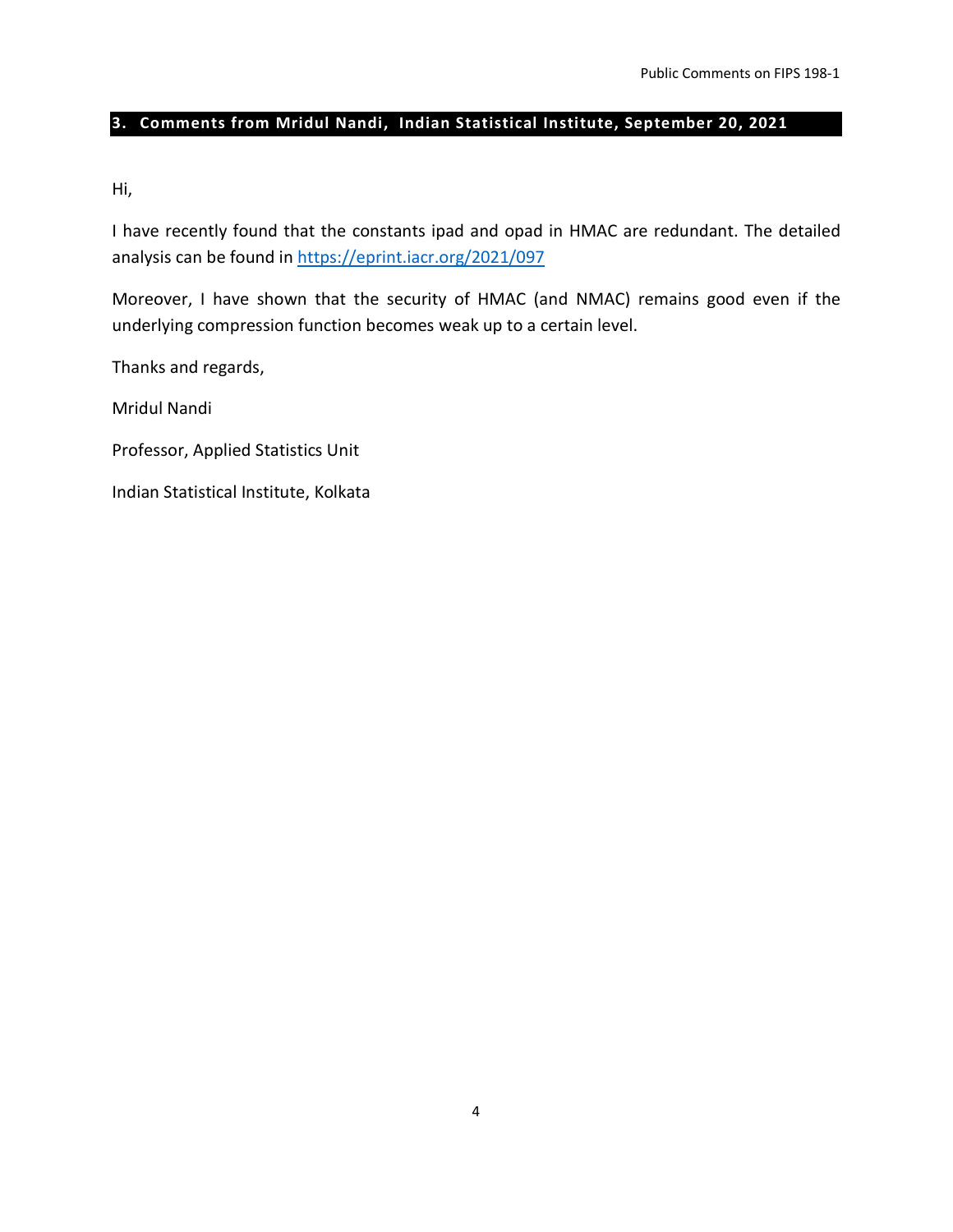# <span id="page-4-0"></span>**4. Comments from John Preuß Mattsson, Ericsson, September 30, 2021**

Dear NIST,

Thanks for your continuous efforts to produce well-written open-access security documents. Please find attached our comments on FIPS 198-1.

Best Regards,

John Preuß Mattsson,

Senior Specialist, Ericsson